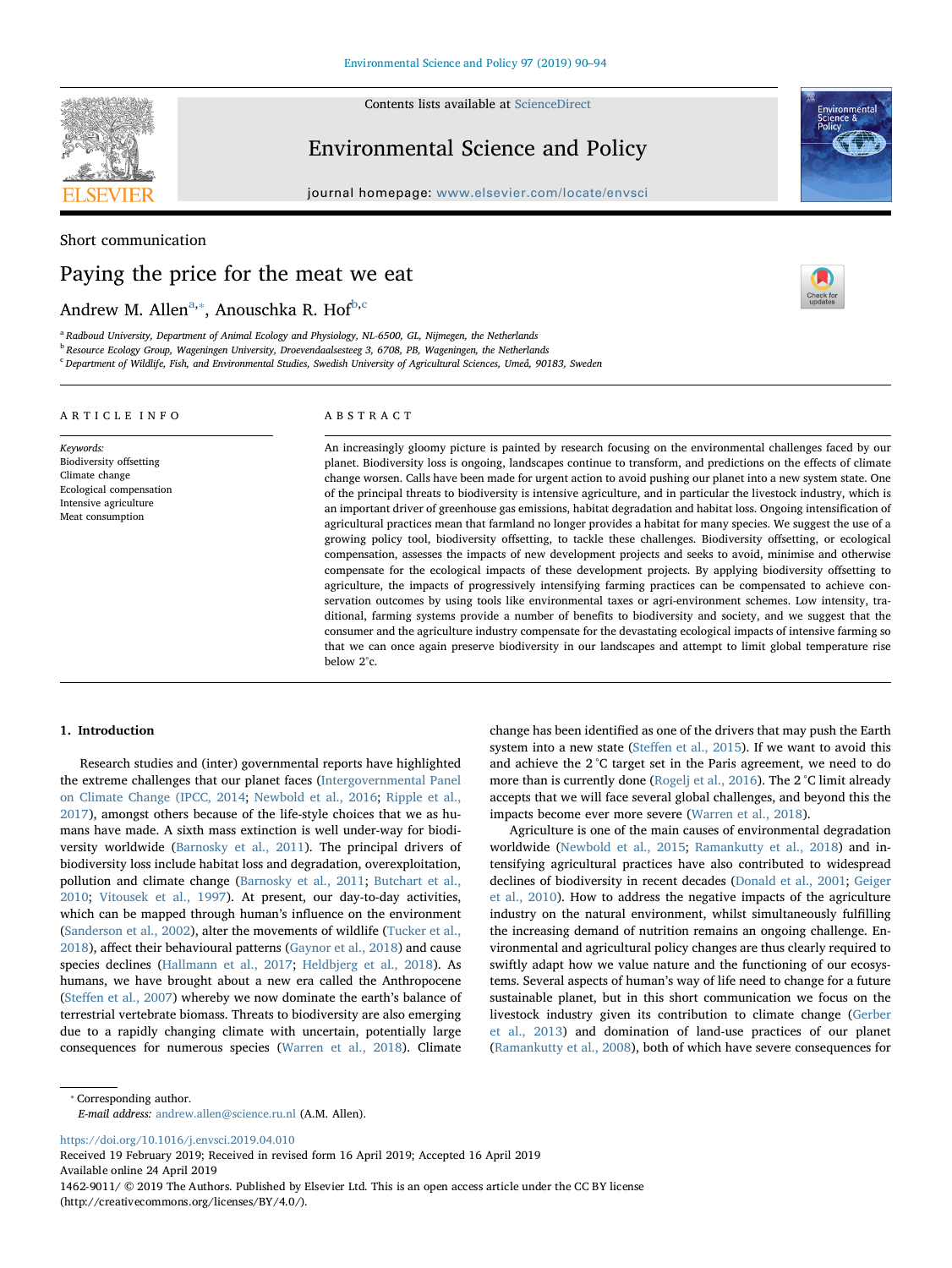biodiversity and the ecosystem services they provide [\(Foley et al., 2011](#page-3-9); [Machovina et al., 2015\)](#page-3-10). We briefly outline the impacts of the livestock industry and the agricultural policy platform within Europe, before describing a potential policy tool that we recommend incorporating within agriculture. Our aim is to raise debate about how such policies may be implemented and we briefly describe some examples of how such a policy platform may operate and the subsequent benefits for biodiversity.

#### 2. Livestock production impacts on biodiversity

Livestock and humans consist of 59% and 36% respectively of the total biomass of mammals and birds, whilst their wild counterparts make up the remaining 5% [\(Bar-On et al., 2018](#page-3-11)). Livestock are kept to provide resources for humans, and the combined impact of growing food for humans, growing food for livestock, and maintaining the land in which livestock are kept means that nearly 40% of the earth's ice-free land surface is dedicated to agricultural practices ([Ramankutty et al.,](#page-4-11) [2008\)](#page-4-11), 75% of which is used to either grow livestock feed or to house livestock [\(Foley et al., 2011\)](#page-3-9). Land-use change is ongoing as forests around the world are being cleared to either plant food crops, bioenergy crops, create pastures, or to grow more livestock feed [\(Foley, 2005](#page-3-12); [Steinfeld et al., 2006\)](#page-4-12). Agriculture, and especially livestock farming, thus represent a major threat to biodiversity and ecosystem functioning.

The livestock industry, amongst others, contributes heavily to climate change and estimates of global greenhouse gas emissions from the livestock industry range from 12 to 18% [\(Bellarby et al., 2013;](#page-3-13) [Garnett,](#page-3-14) [2009;](#page-3-14) [Gerber et al., 2013](#page-3-8); [Steinfeld et al., 2006](#page-4-12)). A recent study has indicated that replacing meat with plant alternatives may reduce emissions of an average Dutch diet by 28%–46% [\(van de Kamp et al.,](#page-4-13) [2018\)](#page-4-13). Meanwhile, a full life cycle analysis of ruminant meat products indicated that the greenhouse gas footprint was 19–48 times higher than high protein plant-based products [\(Ripple et al., 2014\)](#page-4-14). Given the impacts of consuming meat, studies have already called for changes in consumption practices ([Godfray et al., 2018](#page-3-15); [Machovina et al., 2015](#page-3-10); [Ripple et al., 2014\)](#page-4-14). Particularly in more developed countries, consumption rates of meat are high and may constitute up to 40% of diets ([Machovina et al., 2015](#page-3-10)) whereas alternative plant-based diets may still be considered "niche markets" (e.g. [Wild et al., 2014](#page-4-15)). It is uncertain how much longer our planet can support our life choices and drastic lifestyle changes are needed if we are to avert a so-called "Ecological Armageddon" [\(Leather, 2018](#page-3-16)).

Livestock farming is not purely detrimental to the environment and biodiversity. In fact, past pastoralism practices were responsible for many of the high value cultural and natural areas we have today because of the grassland ecosystems that grazing creates ([Bignal and](#page-3-17) [McCracken, 2000](#page-3-17)). Grazing as opposed to mowing can also be regarded as a preferred management technique for conserving semi-natural grassland and the species that depend on these habitats [\(Franks et al.,](#page-3-18) [2018;](#page-3-18) [Tälle et al., 2016](#page-4-16)). The problem is that many ecosystems created by traditional farming practices have all but disappeared because of increasing agricultural intensification, especially in developed countries ([Bignal and McCracken, 2000\)](#page-3-17), even though greater biodiversity in commercial grasslands could lead to greater economic value [\(Binder](#page-3-19) [et al., 2018\)](#page-3-19). The large demand for livestock products has resulted in attempts to increase the level of production, where the pattern is to intensify farming practices by moving livestock out of pastures and into barns so that agricultural areas can be harvested more intensively ([Garibaldi et al., 2017\)](#page-3-20). Agricultural intensification has been widely regarded as a driving force of biodiversity loss and whereas traditional farms provided important habitats for biodiversity, many of these important habitats are either declining or have been lost already [\(Bignal](#page-3-17) [and McCracken, 2000](#page-3-17); [Donald et al., 2001](#page-3-6); [Firbank et al., 2008](#page-3-21)).

The challenge is to change human-nature relationships and consumer behaviours. [McGregor and Houston, \(2018\)](#page-4-17) reviewed four propositions to do just that: promoting intensification, naturalisation,

veganism, and artificial beef and dairy production. They concluded that the most economical and prevailing proposition (promoting intensification of meat and dairy industries) does not provide effective solutions to address global challenges of planetary change and that creative consumption-oriented responses are needed. One such example is the consumption of organic products, including meat, which have been shown to yield benefits to biodiversity ([Tuck et al., 2014\)](#page-4-18). However, the rewards for organic farmers are small, no (economic) penalties exists for farms that operate intensively, and organic farming systems alone may not be able to provide enough food to sustain the growing world population [\(Reganold and Wachter, 2016](#page-4-19)). Hence, although organic farming clearly provides benefits to biodiversity, it does not appear to be a practice that can yield significant changes to the livestock industry and alternative policy platforms are needed.

#### 3. Shifting policy platforms

The Common Agricultural Policy (CAP) is the governing policy for agricultural practices in the European Union. Farmers receive direct payments for conducting farming practices on their land, and the payment may be higher when this is done in an environmentally friendly manner. The challenge is that often the potential benefit from CAP payments does not offset the potential gain from intensifying farming practices, which is why there has been a general trend for larger more intensive farms that are owned by fewer people. For example, in a country like The Netherlands, the number of agricultural and horticultural companies decreased by 43% in the period 2000–2016, but the decrease in area used for agricultural purposes was only 9%; the standard yield per company therefore more than doubled ([Central Bureau of Statistics \(CBS, 2016\)](#page-3-22). The CAP is currently under review for a new CAP for 2021–2027 with hopes for budgets to be approved by 2019. We believe that now more than ever, an overhaul of the CAP is required so that intensive farming practices are penalised and to provide incentives to reduce the scale of livestock farming.

The CAP could benefit from an emerging policy called biodiversity offsets, which aim to alleviate the environmental impacts of development projects [\(Bull et al., 2013](#page-3-23)). Biodiversity offsets aim to govern the ecological impacts of new developments to achieve a no net loss of biodiversity, and in some situations attempt to achieve a net gain ([Bull](#page-3-23) [et al., 2013\)](#page-3-23). The general procedure is that a) developers are required to quantify the ecological impacts arising from development, b) ecological impacts should be mitigated by for example avoiding or minimising biodiversity impacts and c) any remaining ecological impacts that are not mitigated should be offset by compensating the biodiversity losses with a biodiversity gain elsewhere ([BBOP, 2012;](#page-3-24) [Bull et al., 2013](#page-3-23); [Maron et al., 2016\)](#page-3-25). The two principal ways to achieve biodiversity offsets are to either enhance a degraded site through for example restoration, or to prevent ongoing or anticipated losses at another site ([Maron et al., 2012](#page-3-26)).

A similar concept that runs parallel to biodiversity offsetting and has been in place in the Netherlands since the 1990s, is called "Ecological Compensation" ([Cuperus et al., 2001](#page-3-27)). Biodiversity offsetting and ecological compensation share similar principles and have become an important platform for minimising and compensating for the ecological impacts of development projects, although whether they achieve no net loss has been a topic of debate [\(Maron et al., 2016](#page-3-25)). One of the arguments against biodiversity offsets is that as conservationists and developers squabble over the remaining natural areas of our planet, to either protect or demolish, biodiversity offsets may be seen as a justifying means for developers to construct, meaning that no net loss is never a truly achievable target [\(Maron et al., 2016\)](#page-3-25). Furthermore, socio-ecological systems are complex that hold ecological values (e.g. biodiversity), instrumental values (e.g. ecosystem services) and noninstrumental values (e.g. cultural) which may be irreplaceable and therefore cannot be compensated ([Apostolopoulou and Adams, 2017](#page-3-28); [Moreno-Mateos et al., 2015](#page-4-20)). Finally, restoration actions that aim to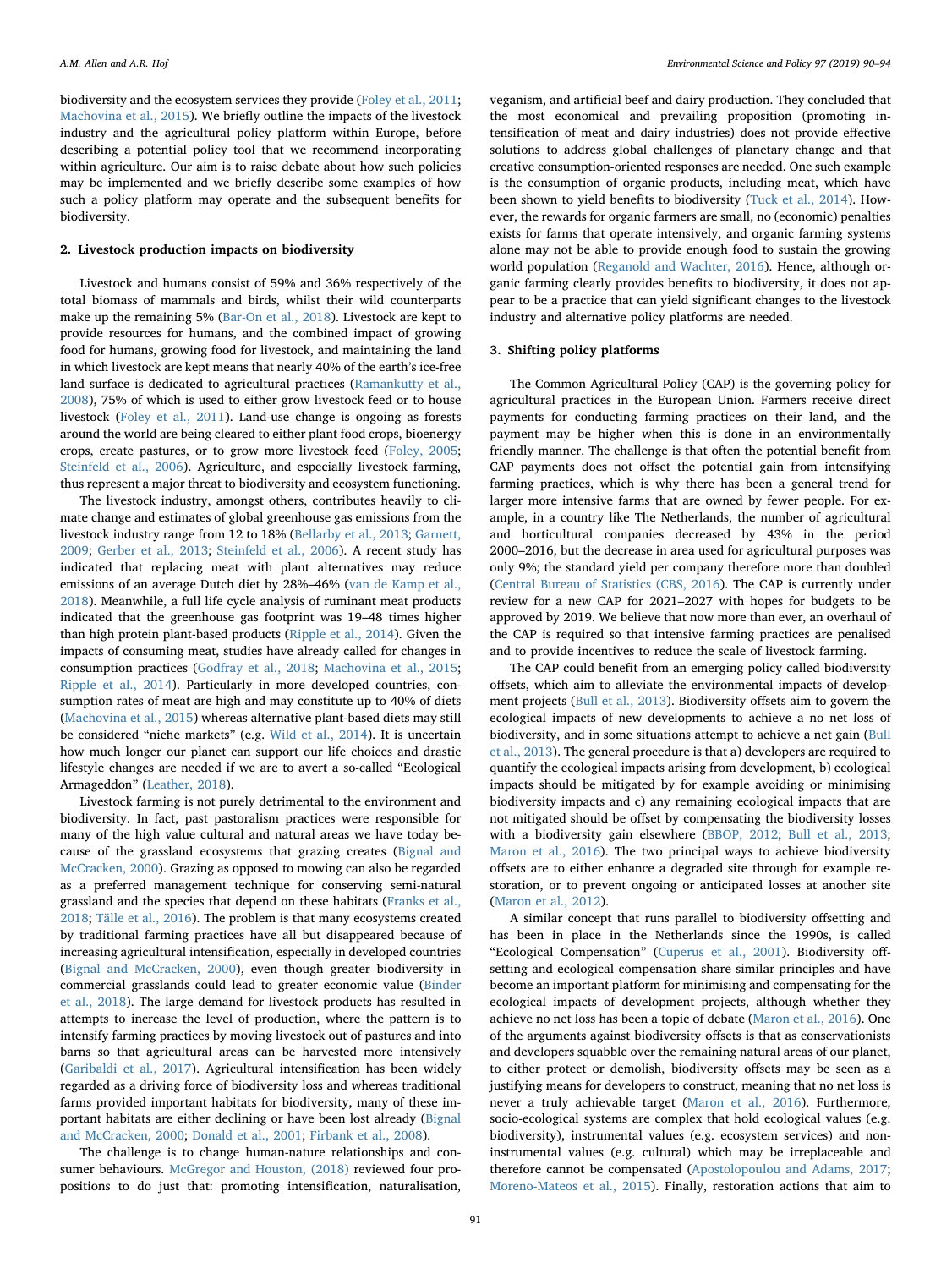compensate biodiversity loss may not succeed due to challenges in measuring biodiversity values, uncertainty of restoration techniques and the long time-lags between the initiation of restoration projects and the realisation of biodiversity gains ([Maron et al., 2012\)](#page-3-26). It is however important to highlight that a principle aim of biodiversity offsets is to avoid damaging impacts of development [\(Bull et al., 2013](#page-3-23)). We believe that a key limiting factor of both biodiversity offsetting, and ecological compensation, is that their focus is on "new developments". These policy instruments can be broadened to not only compensate for new projects, but to also assess ongoing impacts within the landscape.

#### 4. Ecological compensation of intensive farming

We highlight that ecological compensation provides a useful policy platform for governing the ecological impacts of the agricultural industry, and in particular the livestock industry. Ecological compensation of intensive agricultural practices has global policy implications and is particularly relevant within the European Union under the CAP. It is also a system whereby the economic costs of environmentally friendly farming practices can be passed onto the consumer without drastically impacting the livelihoods of farmers. Instead of rewarding farmers for implementing environmentally-friendly practices, they should be set as a standard. A tier system may be implemented such that biodiversity offsetting is required for progressively intensifying practices of livestock farming. For example, sustainable stocking densities can be defined where livestock can be kept in pastures and meadows without a heavy reliance on imported feed and a progressive tax is applied as sustainable stocking densities are exceeded. Implementing policies that ensure that farmers compensate for the ecological impacts that intensive livestock farming creates will provide opportunities to restore the ecosystem benefits of low-intensity farming, and also recognises that our current meat consumption habits are not sustainable. Low(er) intensity farming will likely result in higher costs for the consumer, especially if farmers are to maintain similar incomes. Similarly, any tax that is applied to farmers that stock livestock at high densities will also likely be passed on to the consumer. However, higher costs for the consumer may also lead to reduced meat consumption, which ultimately contributes towards biodiversity conservation and climate change mitigation [\(Binder et al., 2018;](#page-3-19) [Godfray et al., 2018](#page-3-15); [Machovina et al., 2015](#page-3-10); [Ripple et al., 2014\)](#page-4-14). Biodiversity benefits include conservation actions that can be achieved on grazed pastures, whilst arable land that was dedicated to growing animal feed can instead be used to grow alternative plant proteins for human consumption.

The income generated through "taxing" intensive agricultural practices can be used to support conservation projects and also encourage low-intensity farming. In addition to direct monetary implications (e.g. taxes) of compensating the ecological damage of intensive farming practices, ecological compensation policies should also require farmers to implement conservation actions to ensure that biodiversity targets are achieved. Conservation actions may include the creation of flower strips or set asides, the size of which could be determined by the number of livestock above a sustainable stocking density. The application of flower strips, set-asides, and other measures that increase naturalness on farmland through practices like agri-environment schemes have generally had positive effects on biodiversity ([Haaland et al., 2011\)](#page-3-29). Increasing landscape complexity also increases natural pest control [\(Rusch et al., 2016](#page-4-21)) and thus reduces dependences on pesticides, another major threat to biodiversity resulting from agricultural intensification ([Geiger et al., 2010\)](#page-3-7). Farmers may also consider alternative farming regimes to improve biodiversity value, for example a compartmental strategy of combining high yield farming, natural areas and low yield farming has been shown to benefit bird populations in lowland areas ([Finch et al., 2019](#page-3-30)). It is thus clear that there are many benefits to implementing agri-environment schemes on agricultural land and the standard way that agricultural landscapes are

designed needs to change [\(Garibaldi et al., 2017](#page-3-20)). We feel a policy of ecological compensation within agriculture provides the opportunity to benefit biodiversity as well as farmers and society as a whole.

#### 5. Discussion

We have previously highlighted that the effects of the livestock industry are not only negative, and grazing livestock actually play an important role for grassland ecosystems [\(Bignal and McCracken, 2000](#page-3-17)). Our aim is to highlight that the ecological impacts of intensive farming need to be compensated, especially given that intensively farmed livestock no longer provide biodiversity benefits [\(Bignal and McCracken,](#page-3-17) [2000;](#page-3-17) [Garibaldi et al., 2017\)](#page-3-20). Similarly, we do not argue for the complete removal of livestock farming. Alternative forms of farming may not be appropriate in some regions ([Herrero et al., 2009](#page-3-31)), whilst the biodiversity value of rangelands, which are maintained through livestock grazing, is being lost due to cropland conversion [\(Alkemade et al.,](#page-3-32) [2013\)](#page-3-32). Instead, a return to lower intensity practices are needed coupled with a reduction in meat consumption practices [\(Machovina et al.,](#page-3-10) [2015;](#page-3-10) [Garibaldi et al., 2017\)](#page-3-20). Reducing the intensity of livestock farming may create new challenges for the agricultural industry, for example reducing availability of fertiliser ([Cordell et al., 2009\)](#page-3-33), however, sustainable farming systems are aiming to reduce fertiliser input, such as integrated crop-livestock systems and other agroecological approaches ([Bonaudo et al., 2014](#page-3-34); [Garibaldi et al., 2017](#page-3-20)).

Applying biodiversity offsetting to the livestock industry is not without its challenges. As we highlighted, the true benefits of biodiversity offsetting remains a contested topic ([Apostolopoulou and Adam,](#page-3-28) [2017;](#page-3-28) [Maron et al., 2012](#page-3-26); [Moreno-Mateos et al., 2015\)](#page-4-20). An important difference between the existing policy structure and our proposal is that it is not focused on potential biodiversity loss from new development projects, but instead on the ongoing ecological impacts of intensive agriculture. Compensating for these ongoing ecological impacts, for example through agri-environment schemes, will improve the biodiversity value of agricultural landscapes ([Haaland et al., 2011\)](#page-3-29).

A challenge also concerns how the general public, i.e. consumers, will respond to potential price rises of meat products and the expectation of reduced meat consumption. Studies have shown that the general public may not perceive eating meat as a problem, nor that it is linked to climate change or biodiversity loss [\(Lentz et al., 2018](#page-3-35); [Macdiarmid](#page-3-36) [et al., 2016](#page-3-36)). Consumers may also associate eating meat with social and cultural values and may not only be concerned about the nutrition of meat [\(Macdiarmid et al., 2016\)](#page-3-36). Reducing meat consumption is thus associated with several challenges and [Stoll-Kleemann and Schmidt,](#page-4-22) [\(2017\)](#page-4-22) described various factors that create barriers to consumers reducing meat consumption, but also describe opportunities to overcome these barriers. It is therefore important that policy changes are accompanied with broad awareness-raising campaigns of the health, and especially environmental benefits of eating less meat. Increasing the cost of meat would also reduce meat consumption, through for example taxes ([Säll and Gren, 2015;](#page-4-23) [Vallgårda et al., 2015\)](#page-4-24). Food taxes have already been shown to change consumer behaviours [\(Säll and Gren,](#page-4-23) [2015;](#page-4-23) [Vallgårda et al., 2015\)](#page-4-24) but taxes will be met with substantial opposition. Solid arguments are needed for the purpose of environmental taxes, and also education to improve consumer's willingness to pay and to adopt associated dietary changes ([Macdiarmid et al., 2016](#page-3-36); [Stoll-Kleemann and Schmidt, 2017](#page-4-22); [Vallgårda et al., 2015\)](#page-4-24).

#### 6. Conclusion

Policymakers may feel that our proposition is idealistic and resistance from farmers and consumers is to be expected, yet a change in our farming system is urgently needed ([Godfray et al., 2018\)](#page-3-15). Our proposal directly contributes to several of CAP's future objectives including amongst others fair income to farmers, climate change action, environmental care and to preserve landscapes and biodiversity. A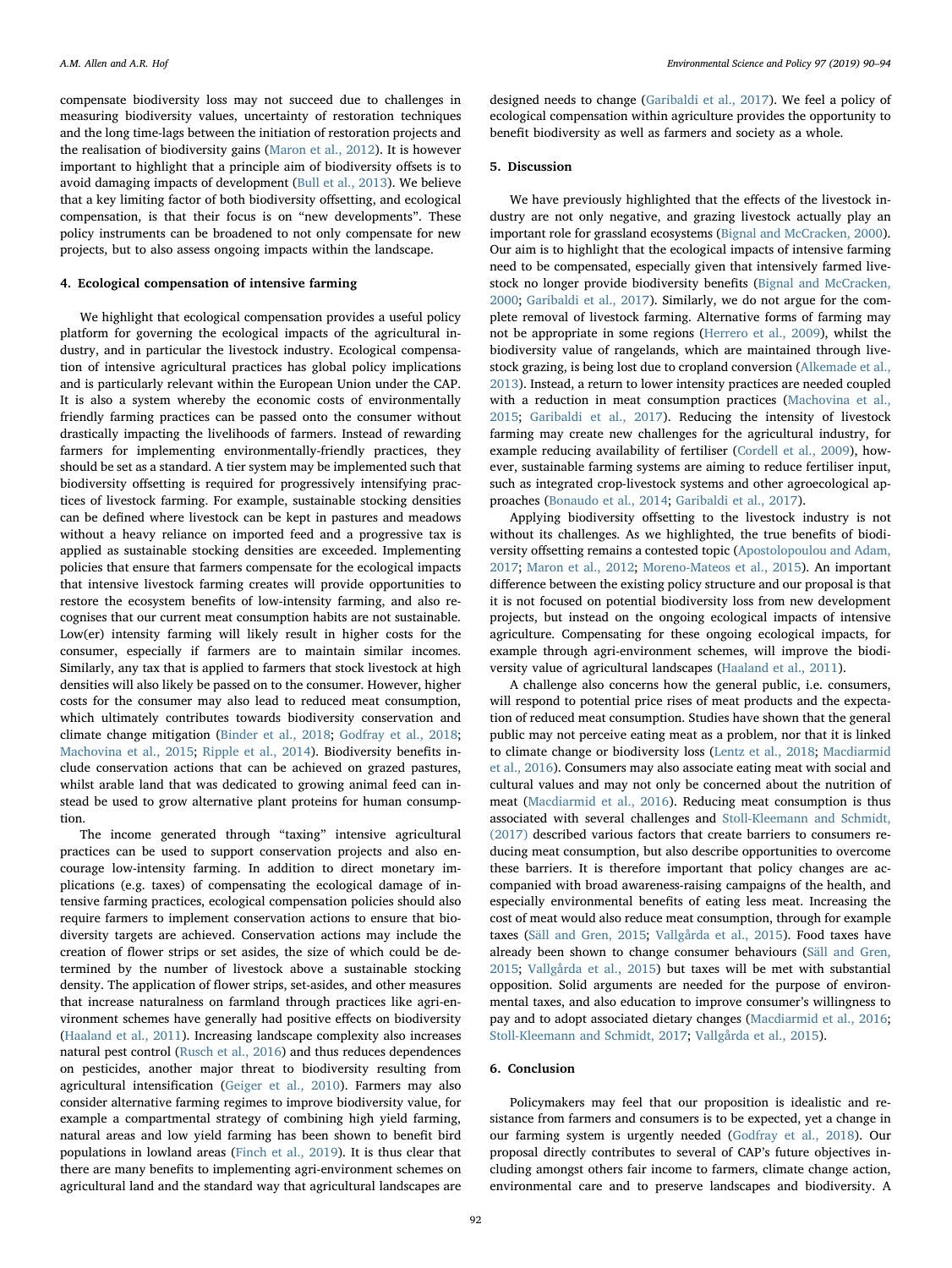system of applying carbon taxing to the livestock industry in Denmark ([Caro et al., 2017\)](#page-3-37) is a first step in recognising the impacts of intensive agriculture. However, more needs to be done to recognise the full spectrum of ongoing ecological impacts. The immense decline of insect biomass ([Hallmann et al., 2017\)](#page-3-4) and apparent decrease of meadow birds [\(Heldbjerg et al., 2018](#page-3-5)) may indeed signal an imminent "Ecological Armageddon". Alternative farming systems like integrated croplivestock farming have been shown to be able to achieve high crop yields and profits ([Garibaldi et al., 2017](#page-3-20)). To return to these alternative farming systems, our proposition is to implement ecological compensation policies that would remove incentives to farm intensively so that intensive meat production is replaced by increased naturalness of livestock farming. We have focused on livestock farming in this short communication however the principles also extend to intensive crop production, which may be equally devastating to biodiversity [\(Donald](#page-3-6) [et al., 2001](#page-3-6)). Our policy recommendations are set-up in a way that farmer's profits should remain somewhat unchanged since the costs will largely be incurred by the consumer. Currently biodiversity and all mankind are paying the price for the current meat consumption practices and instead it is time that these costs are only paid by the consumers of meat through a system that strengthens the biodiversity value of our landscapes and restores the ecosystem services that it provides.

#### Acknowledgements

We thank one anonymous reviewer for their suggestions which improved the article.

#### References

- <span id="page-3-32"></span>Alkemade, R., Reid, R.S., van den Berg, M., de Leeuw, J., Jeuken, M., 2013. Assessing the impacts of livestock production on biodiversity in rangeland ecosystems. Proc. Natl. Acad. Sci. U. S. A. 110, 20900–20905. [https://doi.org/10.1073/pnas.1011013108.](https://doi.org/10.1073/pnas.1011013108)
- <span id="page-3-28"></span>Apostolopoulou, E., Adams, W.M., 2017. Biodiversity offsetting and conservation: reframing nature to save it. Oryx 51, 23–31. [https://doi.org/10.1017/](https://doi.org/10.1017/S0030605315000782) [S0030605315000782](https://doi.org/10.1017/S0030605315000782).
- <span id="page-3-1"></span>Barnosky, A.D., Matzke, N., Tomiya, S., Wogan, G.O.U., Swartz, B., Quental, T.B., Marshall, C., McGuire, J.L., Lindsey, E.L., Maguire, K.C., Mersey, B., Ferrer, E.A., 2011. Has the Earth's sixth mass extinction already arrived? Nature 471, 51–57. [https://doi.org/10.1038/nature09678.](https://doi.org/10.1038/nature09678)
- <span id="page-3-11"></span>Bar-On, Y.M., Phillips, R., Milo, R., 2018. The biomass distribution on Earth. Proc. Natl. Acad. Sci. U. S. A. [https://doi.org/10.1073/pnas.1711842115.](https://doi.org/10.1073/pnas.1711842115) 201711842.
- <span id="page-3-24"></span>BBOP (Business and Biodiversity Off[sets Programme\), 2012. Biodiversity O](http://refhub.elsevier.com/S1462-9011(19)30180-7/sbref0025)ffsets: [Principles, Criteria and Indicators. Forest Trends, Washington, DC, USA.](http://refhub.elsevier.com/S1462-9011(19)30180-7/sbref0025)
- <span id="page-3-13"></span>Bellarby, J., Tirado, R., Leip, A., Weiss, F., Lesschen, J.P., Smith, P., 2013. Livestock greenhouse gas emissions and mitigation potential in Europe. Glob. Change Biol. 19, 3–18. [https://doi.org/10.1111/j.1365-2486.2012.02786.x.](https://doi.org/10.1111/j.1365-2486.2012.02786.x)
- <span id="page-3-17"></span>Bignal, E.M., McCracken, D.I., 2000. The nature conservation value of European traditional farming systems. Environ. Rev. 8, 149–171. [https://doi.org/10.1139/a00-009.](https://doi.org/10.1139/a00-009)
- <span id="page-3-19"></span>Binder, S., Isbell, F., Polasky, S., Catford, J.A., Tilman, D., 2018. Grassland biodiversity can pay. Proc. Natl. Acad. Sci. U. S. A. 115, 3876–3881. [https://doi.org/10.1073/](https://doi.org/10.1073/pnas.1712874115) [pnas.1712874115](https://doi.org/10.1073/pnas.1712874115).
- <span id="page-3-34"></span>Bonaudo, T., Bendahan, A.B., Sabatier, R., Ryschawy, J., Bellon, S., Leger, F., Magda, D., Tichit, M., 2014. Agroecological principles for the redesign of integrated crop–livestock systems. Eur. J. Agron. 57, 43–51. [https://doi.org/10.1016/j.eja.2013.09.010.](https://doi.org/10.1016/j.eja.2013.09.010)
- <span id="page-3-23"></span>Bull, J.W., Suttle, K.B., Gordon, A., Singh, N.J., Milner-Gulland, E.J., 2013. Biodiversity offsets in theory and practice. Oryx 47, 369–380. [https://doi.org/10.1017/](https://doi.org/10.1017/S003060531200172X) [S003060531200172X.](https://doi.org/10.1017/S003060531200172X)
- <span id="page-3-2"></span>Butchart, S.H.M., Walpole, M., Collen, B., van Strien, A., Scharlemann, J.P.W., Almond, R.E.A., Baillie, J.E.M., Bomhard, B., Brown, C., Bruno, J., Carpenter, K.E., Carr, G.M., Chanson, J., Chenery, A.M., Csirke, J., Davidson, N.C., Dentener, F., Foster, M., Galli, A., Galloway, J.N., Genovesi, P., Gregory, R.D., Hockings, M., Kapos, V., Lamarque, J.-F., Leverington, F., Loh, J., McGeoch, M.A., McRae, L., Minasyan, A., Morcillo, M.H., Oldfield, T.E.E., Pauly, D., Quader, S., Revenga, C., Sauer, J.R., Skolnik, B., Spear, D., Stanwell-Smith, D., Stuart, S.N., Symes, A., Tierney, M., Tyrrell, T.D., Vie, J.-C., Watson, R., 2010. Global biodiversity: indicators of recent declines. Science 328
- <span id="page-3-37"></span>(80), 1164–1168. <https://doi.org/10.1126/science.1187512>. Caro, D., Frederiksen, P., Thomsen, M., Pedersen, A.B., 2017. Toward a more consistent combined approach of reduction targets and climate policy regulations: the illus-
- <span id="page-3-22"></span>trative case of a meat tax in Denmark. Environ. Sci. Policy 76, 78–81. [https://doi.](https://doi.org/10.1016/j.envsci.2017.06.013) [org/10.1016/j.envsci.2017.06.013](https://doi.org/10.1016/j.envsci.2017.06.013). Central Bureau of Statistics (CBS), 2016. Agriculture From a Bird's Eye View [in Dutch]. Last Accessed 16 August 2018. [https://www.cbs.nl/nl-nl/economie/landbouw/](https://www.cbs.nl/nl-nl/economie/landbouw/landbouw-in-vogelvlucht)
- <span id="page-3-33"></span>[landbouw-in-vogelvlucht](https://www.cbs.nl/nl-nl/economie/landbouw/landbouw-in-vogelvlucht). Cordell, D., Drangert, J.O., White, S., 2009. The story of phosphorus: global food security
- and food for thought. Glob. Environ. Change 19, 292–305. [https://doi.org/10.1016/](https://doi.org/10.1016/j.gloenvcha.2008.10.009)

[j.gloenvcha.2008.10.009.](https://doi.org/10.1016/j.gloenvcha.2008.10.009)

- <span id="page-3-27"></span>Cuperus, R., Bakermans, M.M.G.J., Udo De Haes, H.A., Canters, K.J., 2001. Ecological compensation in Dutch highway planning. Environ. Manage. 27, 75–89. [https://doi.](https://doi.org/10.1007/s002670010135) [org/10.1007/s002670010135](https://doi.org/10.1007/s002670010135).
- <span id="page-3-6"></span>Donald, P.F., Green, R.E., Heath, M.F., 2001. Agricultural intensification and the collapse of Europe's farmland bird populations. Proc. R. Soc. B Biol. Sci. 268, 25–29. [https://](https://doi.org/10.1098/rspb.2000.1325) [doi.org/10.1098/rspb.2000.1325.](https://doi.org/10.1098/rspb.2000.1325)
- <span id="page-3-30"></span>Finch, T., Gillings, S., Green, R.E., Massimino, D., Peach, W.J., Balmford, A., 2019. Bird conservation and the land sharing‐sparing continuum in farmland‐dominated landscapes of lowland England. Conserv. Biol. 00, 1–11. [https://doi.org/10.1111/cobi.](https://doi.org/10.1111/cobi.13316) [13316.](https://doi.org/10.1111/cobi.13316)
- <span id="page-3-21"></span>Firbank, L.G., Petit, S., Smart, S., Blain, A., Fuller, R.J., Ex, D., 2008. Assessing the Impacts of Agricultural Intensification on Biodiversity : a British Perspective. Philos. Trans. R. Soc. B Biol. Sci. 777–787. [https://doi.org/10.1098/rstb.2007.2183.](https://doi.org/10.1098/rstb.2007.2183)
- <span id="page-3-12"></span>Foley, J.A., 2005. Global consequences of land use. Science 309 (80), 570–574. [https://](https://doi.org/10.1126/science.1111772) [doi.org/10.1126/science.1111772](https://doi.org/10.1126/science.1111772).
- <span id="page-3-9"></span>Foley, J.A., Ramankutty, N., Brauman, K.A., Cassidy, E.S., Gerber, J.S., Johnston, M., Mueller, N.D., O'Connell, C., Ray, D.K., West, P.C., Balzer, C., Bennett, E.M., Carpenter, S.R., Hill, J., Monfreda, C., Polasky, S., Rockström, J., Sheehan, J., Siebert, S., Tilman, D., Zaks, D.P.M., 2011. Solutions for a cultivated planet. Nature 478, 337–342. <https://doi.org/10.1038/nature10452>.
- <span id="page-3-18"></span>Franks, S.E., Roodbergen, M., Teunissen, W., Carrington Cotton, A., Pearce-Higgins, J.W., 2018. Evaluating the effectiveness of conservation measures for European grasslandbreeding waders. Ecol. Evol. 8, 10555–10568. [https://doi.org/10.1002/ece3.4532.](https://doi.org/10.1002/ece3.4532)
- <span id="page-3-20"></span>Garibaldi, L.A., Gemmill-Herren, B., D'Annolfo, R., Graeub, B.E., Cunningham, S.A., Breeze, T.D., 2017. Farming approaches for greater biodiversity, livelihoods, and food security. Trends Ecol. Evol. (Amst.) 32, 68–80. [https://doi.org/10.1016/j.tree.](https://doi.org/10.1016/j.tree.2016.10.001) [2016.10.001](https://doi.org/10.1016/j.tree.2016.10.001).
- <span id="page-3-14"></span>Garnett, T., 2009. Livestock-related greenhouse gas emissions: impacts and options for policy makers. Environ. Sci. Policy 12, 491–503. [https://doi.org/10.1016/j.envsci.](https://doi.org/10.1016/j.envsci.2009.01.006) [2009.01.006](https://doi.org/10.1016/j.envsci.2009.01.006).
- <span id="page-3-3"></span>Gaynor, K.M., Hojnowski, C.E., Carter, N.H., Brashares, J.S., 2018. The influence of human disturbance on wildlife nocturnality. Science 360 (80), 1232–1235. [https://](https://doi.org/10.1126/science.aar7121) [doi.org/10.1126/science.aar7121.](https://doi.org/10.1126/science.aar7121)
- <span id="page-3-7"></span>Geiger, F., Bengtsson, J., Berendse, F., Weisser, W.W., Emmerson, M., Morales, M.B., Ceryngier, P., Liira, J., Tscharntke, T., Winqvist, C., Eggers, S., Bommarco, R., Pärt, T., Bretagnolle, V., Plantegenest, M., Clement, L.W., Dennis, C., Palmer, C., Oñate, J.J., Guerrero, I., Hawro, V., Aavik, T., Thies, C., Flohre, A., Hänke, S., Fischer, C., Goedhart, P.W., Inchausti, P., 2010. Persistent negative effects of pesticides on biodiversity and biological control potential on European farmland. Basic Appl. Ecol. 11, 97–105. [https://doi.org/10.1016/j.baae.2009.12.001.](https://doi.org/10.1016/j.baae.2009.12.001)
- <span id="page-3-8"></span>[Gerber, P.J., Steinfeld, H., Henderson, B., Mottet, A., Opio, C., Dijkman, J., Falcucci, A.,](http://refhub.elsevier.com/S1462-9011(19)30180-7/sbref0130) [Tempio, G., 2013. A Global Assessment of Emissions and Mitigation Opportunities.](http://refhub.elsevier.com/S1462-9011(19)30180-7/sbref0130) [Food and Agriculture Organization of the United Nations \(FAO\), Rome.](http://refhub.elsevier.com/S1462-9011(19)30180-7/sbref0130)
- <span id="page-3-15"></span>Godfray, H.C.J., Aveyard, P., Garnett, T., Hall, J.W., Key, T.J., Lorimer, J., Pierrehumbert, R.T., Scarborough, P., Springmann, M., Jebb, S.A., 2018. Meat consumption, health, and the environment. Science 361. <https://doi.org/10.1126/science.aam5324>.
- <span id="page-3-29"></span>Haaland, C., Naisbit, R.E., Bersier, L.-F., 2011. Sown wildflower strips for insect conservation: a review. Insect Conserv. Divers. 4, 60–80. [https://doi.org/10.1111/j.](https://doi.org/10.1111/j.1752-4598.2010.00098.x) [1752-4598.2010.00098.x](https://doi.org/10.1111/j.1752-4598.2010.00098.x).
- <span id="page-3-4"></span>Hallmann, C.A., Sorg, M., Jongejans, E., Siepel, H., Hofland, N., Schwan, H., Stenmans, W., Müller, A., Sumser, H., Hörren, T., Goulson, D., De Kroon, H., 2017. More than 75 percent decline over 27 years in total flying insect biomass in protected areas. PLoS One 12. [https://doi.org/10.1371/journal.pone.0185809.](https://doi.org/10.1371/journal.pone.0185809)
- <span id="page-3-5"></span>Heldbjerg, H., Sunde, P., Fox, A.D., 2018. Continuous population declines for specialist farmland birds 1987-2014 in Denmark indicates no halt in biodiversity loss in agricultural habitats. Bird Conserv. Int. 28, 278–292. [https://doi.org/10.1017/](https://doi.org/10.1017/S0959270916000654) [S0959270916000654](https://doi.org/10.1017/S0959270916000654).
- <span id="page-3-31"></span>Herrero, M., Thornton, P.K., Gerber, P., Reid, R.S., 2009. Livestock, livelihoods and the environment: understanding the trade-offs. Curr. Opin. Environ. Sustain. 1, 111–120. [https://doi.org/10.1016/j.cosust.2009.10.003.](https://doi.org/10.1016/j.cosust.2009.10.003)
- <span id="page-3-0"></span>[Intergovernmental Panel on Climate Change \(IPCC\), 2014. In: Pachauri, R.K., Meyer, L.](http://refhub.elsevier.com/S1462-9011(19)30180-7/sbref0160) [\(Eds.\), Climate Change 2014: Synthesis Report. Contribution of Working Groups I, II](http://refhub.elsevier.com/S1462-9011(19)30180-7/sbref0160) [and III to the Fifth Assessment Report of the Intergovernmental Panel on Climate](http://refhub.elsevier.com/S1462-9011(19)30180-7/sbref0160) [Change. Intergovernmental Panel on Climate Change \(IPCC\), Geneva, Switzerland.](http://refhub.elsevier.com/S1462-9011(19)30180-7/sbref0160)
- <span id="page-3-16"></span>Leather, S.R., 2018. Ecological Armageddon" - more evidence for the drastic decline in insect numbers. Ann. Appl. Biol. 172, 1–3. [https://doi.org/10.1111/aab.12410.](https://doi.org/10.1111/aab.12410)
- <span id="page-3-35"></span>Lentz, G., Connelly, S., Mirosa, M., Jowett, T., 2018. Gauging attitudes and behaviours: Meat consumption and potential reduction. Appetite 127, 230–241. [https://doi.org/](https://doi.org/10.1016/j.appet.2018.04.015) [10.1016/j.appet.2018.04.015.](https://doi.org/10.1016/j.appet.2018.04.015)
- <span id="page-3-36"></span>Macdiarmid, J.I., Douglas, F., Campbell, J., 2016. Eating like there's no tomorrow: public awareness of the environmental impact of food and reluctance to eat less meat as part of a sustainable diet. Appetite 96, 487–493. [https://doi.org/10.1016/j.appet.2015.](https://doi.org/10.1016/j.appet.2015.10.011) [10.011](https://doi.org/10.1016/j.appet.2015.10.011).
- <span id="page-3-10"></span>Machovina, B., Feeley, K.J., Ripple, W.J., 2015. Biodiversity conservation: the key is reducing meat consumption. Sci. Total Environ. 536, 419–431. [https://doi.org/10.](https://doi.org/10.1016/j.scitotenv.2015.07.022) [1016/j.scitotenv.2015.07.022.](https://doi.org/10.1016/j.scitotenv.2015.07.022)
- <span id="page-3-26"></span>Maron, M., Hobbs, R.J., Moilanen, A., Matthews, J.W., Christie, K., Gardner, T.A., Keith, D.A., Lindenmayer, D.B., McAlpine, C.A., 2012. Faustian bargains? Restoration realities in the context of biodiversity offset policies. Biol. Conserv. 155, 141–148. [https://doi.org/10.1016/j.biocon.2012.06.003.](https://doi.org/10.1016/j.biocon.2012.06.003)
- <span id="page-3-25"></span>Maron, M., Ives, C.D., Kujala, H., Bull, J.W., Maseyk, F.J.F., Bekessy, S., Gordon, A., Watson, J.E.M., Lentini, P.E., Gibbons, P., Possingham, H.P., Hobbs, R.J., Keith, D.A., Wintle, B.A., Evans, M.C., 2016. Taming a wicked problem: resolving controversies in biodiversity offsetting. Bioscience 66, 489–498. [https://doi.org/10.1093/biosci/](https://doi.org/10.1093/biosci/biw038) [biw038.](https://doi.org/10.1093/biosci/biw038)